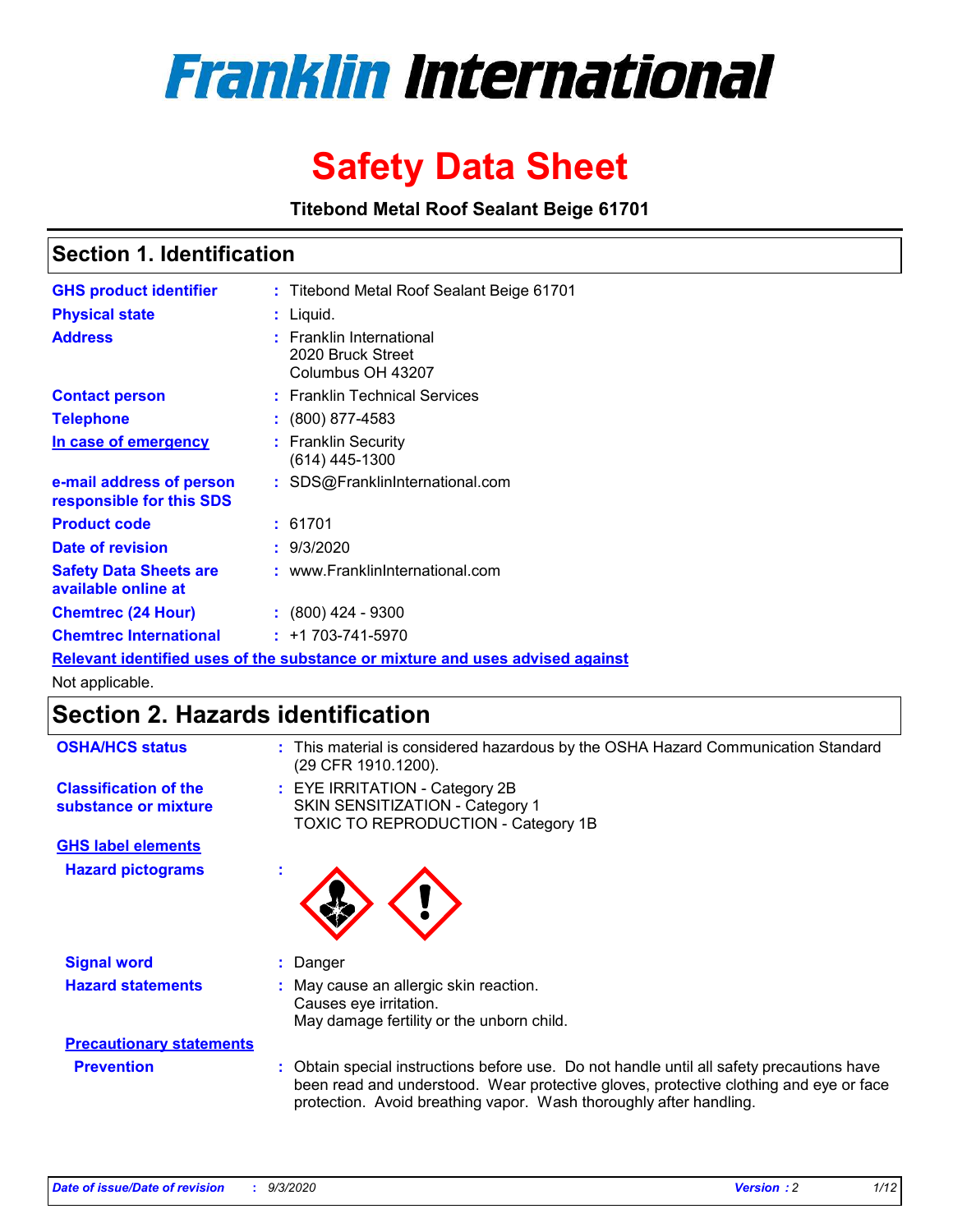# **Section 2. Hazards identification**

| <b>Response</b>                            | : IF exposed or concerned: Get medical advice or attention. Wash contaminated clothing<br>before reuse. IF ON SKIN: Wash with plenty of water. IF IN EYES: Rinse cautiously<br>with water for several minutes. Remove contact lenses, if present and easy to do.<br>Continue rinsing. If eye irritation persists: Get medical advice or attention. |
|--------------------------------------------|----------------------------------------------------------------------------------------------------------------------------------------------------------------------------------------------------------------------------------------------------------------------------------------------------------------------------------------------------|
| <b>Storage</b>                             | : Store locked up.                                                                                                                                                                                                                                                                                                                                 |
| <b>Disposal</b>                            | : Dispose of contents and container in accordance with all local, regional, national and<br>international regulations.                                                                                                                                                                                                                             |
| <b>Hazards not otherwise</b><br>classified | : Product generates methanol during cure.                                                                                                                                                                                                                                                                                                          |

# **Section 3. Composition/information on ingredients**

| <b>Ingredient name</b>       | $\frac{9}{6}$ | <b>CAS number</b> |
|------------------------------|---------------|-------------------|
| 3-aminopropyltriethoxysilane | ≤3            | 919-30-2          |
| Dibutyltin dilaurate         | ∣≤0.3         | 77-58-7           |

Any concentration shown as a range is to protect confidentiality or is due to batch variation.

**There are no additional ingredients present which, within the current knowledge of the supplier and in the concentrations applicable, are classified as hazardous to health or the environment and hence require reporting in this section.**

**Occupational exposure limits, if available, are listed in Section 8.**

# **Section 4. First aid measures**

| <b>Description of necessary first aid measures</b> |                                                                                                                                                                                                                                                                                                                                                                                                                                                                                                                                                                                                                                                                                                                                                                           |
|----------------------------------------------------|---------------------------------------------------------------------------------------------------------------------------------------------------------------------------------------------------------------------------------------------------------------------------------------------------------------------------------------------------------------------------------------------------------------------------------------------------------------------------------------------------------------------------------------------------------------------------------------------------------------------------------------------------------------------------------------------------------------------------------------------------------------------------|
| <b>Eye contact</b>                                 | : Immediately flush eyes with plenty of water, occasionally lifting the upper and lower<br>eyelids. Check for and remove any contact lenses. Continue to rinse for at least 10<br>minutes. If irritation persists, get medical attention.                                                                                                                                                                                                                                                                                                                                                                                                                                                                                                                                 |
| <b>Inhalation</b>                                  | : Remove victim to fresh air and keep at rest in a position comfortable for breathing. If<br>not breathing, if breathing is irregular or if respiratory arrest occurs, provide artificial<br>respiration or oxygen by trained personnel. It may be dangerous to the person providing<br>aid to give mouth-to-mouth resuscitation. Get medical attention. If unconscious, place<br>in recovery position and get medical attention immediately. Maintain an open airway.<br>Loosen tight clothing such as a collar, tie, belt or waistband. In case of inhalation of<br>decomposition products in a fire, symptoms may be delayed. The exposed person may<br>need to be kept under medical surveillance for 48 hours.                                                       |
| <b>Skin contact</b>                                | : Wash with plenty of soap and water. Remove contaminated clothing and shoes. Wash<br>contaminated clothing thoroughly with water before removing it, or wear gloves.<br>Continue to rinse for at least 10 minutes. Get medical attention. In the event of any<br>complaints or symptoms, avoid further exposure. Wash clothing before reuse. Clean<br>shoes thoroughly before reuse.                                                                                                                                                                                                                                                                                                                                                                                     |
| <b>Ingestion</b>                                   | : Wash out mouth with water. Remove dentures if any. Remove victim to fresh air and<br>keep at rest in a position comfortable for breathing. If material has been swallowed and<br>the exposed person is conscious, give small quantities of water to drink. Stop if the<br>exposed person feels sick as vomiting may be dangerous. Do not induce vomiting<br>unless directed to do so by medical personnel. If vomiting occurs, the head should be<br>kept low so that vomit does not enter the lungs. Get medical attention. Never give<br>anything by mouth to an unconscious person. If unconscious, place in recovery position<br>and get medical attention immediately. Maintain an open airway. Loosen tight clothing<br>such as a collar, tie, belt or waistband. |
| Most important symptoms/effects, acute and delayed |                                                                                                                                                                                                                                                                                                                                                                                                                                                                                                                                                                                                                                                                                                                                                                           |
| <b>Potential acute health effects</b>              |                                                                                                                                                                                                                                                                                                                                                                                                                                                                                                                                                                                                                                                                                                                                                                           |
| <b>Eye contact</b>                                 | : May cause eye irritation.                                                                                                                                                                                                                                                                                                                                                                                                                                                                                                                                                                                                                                                                                                                                               |
| <b>Inhalation</b>                                  | : No known significant effects or critical hazards.                                                                                                                                                                                                                                                                                                                                                                                                                                                                                                                                                                                                                                                                                                                       |
|                                                    |                                                                                                                                                                                                                                                                                                                                                                                                                                                                                                                                                                                                                                                                                                                                                                           |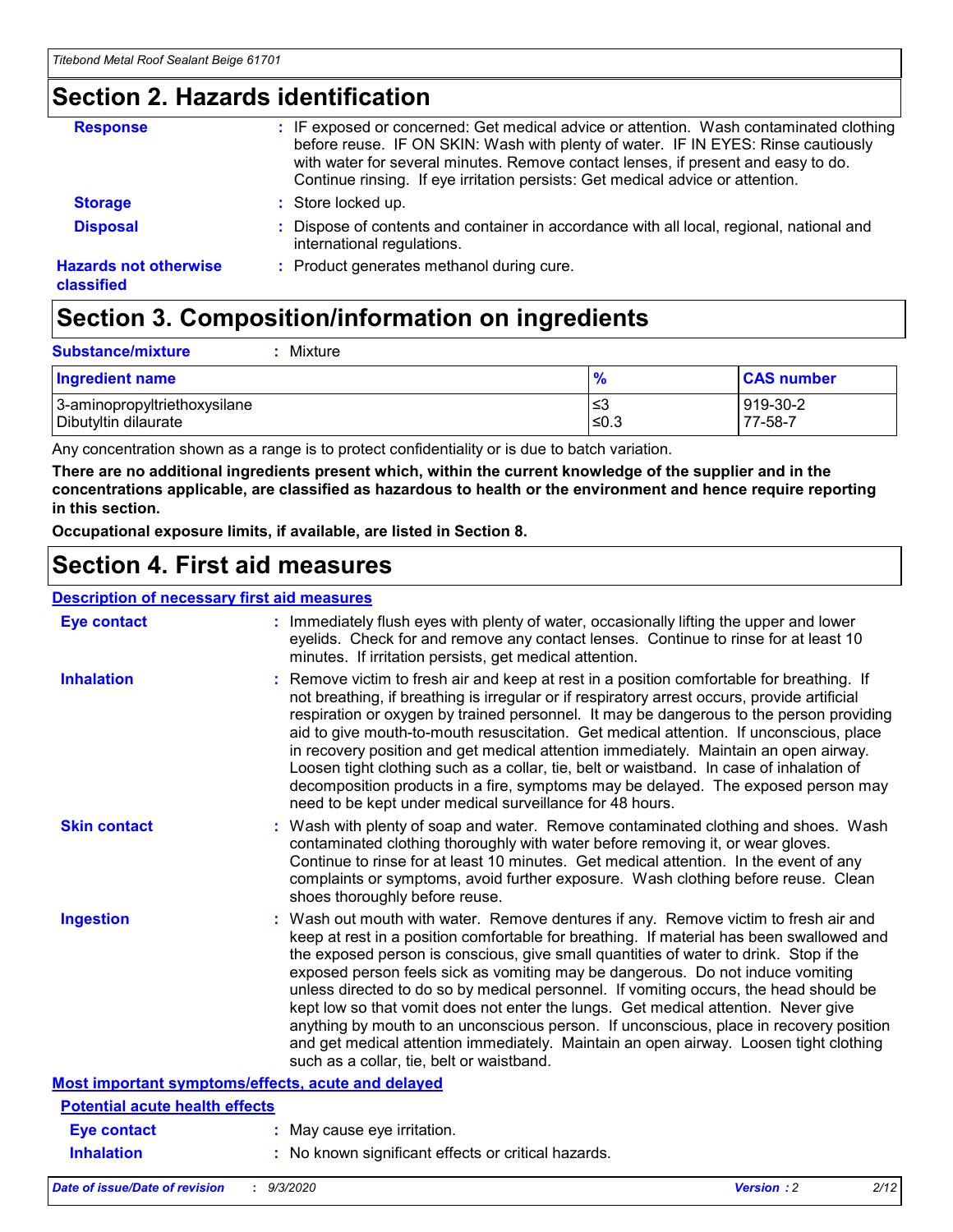# **Section 4. First aid measures**

| <b>Skin contact</b>                        | : May cause skin irritation.                                                                                                                                                                                                                                                                                                                                                                                  |  |  |
|--------------------------------------------|---------------------------------------------------------------------------------------------------------------------------------------------------------------------------------------------------------------------------------------------------------------------------------------------------------------------------------------------------------------------------------------------------------------|--|--|
| <b>Ingestion</b>                           | : No known significant effects or critical hazards.                                                                                                                                                                                                                                                                                                                                                           |  |  |
| <b>Over-exposure signs/symptoms</b>        |                                                                                                                                                                                                                                                                                                                                                                                                               |  |  |
| <b>Eye contact</b>                         | : Adverse symptoms may include the following:<br>irritation<br>watering<br>redness                                                                                                                                                                                                                                                                                                                            |  |  |
| <b>Inhalation</b>                          | Adverse symptoms may include the following:<br>reduced fetal weight<br>increase in fetal deaths<br>skeletal malformations                                                                                                                                                                                                                                                                                     |  |  |
| <b>Skin contact</b>                        | Adverse symptoms may include the following:<br>irritation<br>redness<br>reduced fetal weight<br>increase in fetal deaths<br>skeletal malformations                                                                                                                                                                                                                                                            |  |  |
| <b>Ingestion</b>                           | : Adverse symptoms may include the following:<br>reduced fetal weight<br>increase in fetal deaths<br>skeletal malformations                                                                                                                                                                                                                                                                                   |  |  |
|                                            | Indication of immediate medical attention and special treatment needed, if necessary                                                                                                                                                                                                                                                                                                                          |  |  |
| <b>Notes to physician</b>                  | : In case of inhalation of decomposition products in a fire, symptoms may be delayed.<br>The exposed person may need to be kept under medical surveillance for 48 hours.                                                                                                                                                                                                                                      |  |  |
| <b>Specific treatments</b>                 | : No specific treatment.                                                                                                                                                                                                                                                                                                                                                                                      |  |  |
| <b>Protection of first-aiders</b>          | No action shall be taken involving any personal risk or without suitable training. If it is<br>suspected that fumes are still present, the rescuer should wear an appropriate mask or<br>self-contained breathing apparatus. It may be dangerous to the person providing aid to<br>give mouth-to-mouth resuscitation. Wash contaminated clothing thoroughly with water<br>before removing it, or wear gloves. |  |  |
| See toxicological information (Section 11) |                                                                                                                                                                                                                                                                                                                                                                                                               |  |  |

# **Section 5. Fire-fighting measures**

| <b>Extinguishing media</b><br>: Use an extinguishing agent suitable for the surrounding fire.<br><b>Suitable extinguishing</b><br>media<br><b>Unsuitable extinguishing</b><br>: None known.<br>media<br><b>Specific hazards arising</b><br>: In a fire or if heated, a pressure increase will occur and the container may burst.<br>from the chemical<br><b>Hazardous thermal</b><br>Decomposition products may include the following materials:<br>carbon dioxide<br>decomposition products<br>carbon monoxide<br>nitrogen oxides<br>metal oxide/oxides<br><b>Special protective actions</b><br>: Promptly isolate the scene by removing all persons from the vicinity of the incident if<br>there is a fire. No action shall be taken involving any personal risk or without suitable<br>for fire-fighters<br>training.<br><b>Special protective</b><br>apparatus (SCBA) with a full face-piece operated in positive pressure mode.<br>equipment for fire-fighters |                                                                                           |
|----------------------------------------------------------------------------------------------------------------------------------------------------------------------------------------------------------------------------------------------------------------------------------------------------------------------------------------------------------------------------------------------------------------------------------------------------------------------------------------------------------------------------------------------------------------------------------------------------------------------------------------------------------------------------------------------------------------------------------------------------------------------------------------------------------------------------------------------------------------------------------------------------------------------------------------------------------------------|-------------------------------------------------------------------------------------------|
|                                                                                                                                                                                                                                                                                                                                                                                                                                                                                                                                                                                                                                                                                                                                                                                                                                                                                                                                                                      |                                                                                           |
|                                                                                                                                                                                                                                                                                                                                                                                                                                                                                                                                                                                                                                                                                                                                                                                                                                                                                                                                                                      |                                                                                           |
|                                                                                                                                                                                                                                                                                                                                                                                                                                                                                                                                                                                                                                                                                                                                                                                                                                                                                                                                                                      |                                                                                           |
|                                                                                                                                                                                                                                                                                                                                                                                                                                                                                                                                                                                                                                                                                                                                                                                                                                                                                                                                                                      |                                                                                           |
|                                                                                                                                                                                                                                                                                                                                                                                                                                                                                                                                                                                                                                                                                                                                                                                                                                                                                                                                                                      |                                                                                           |
|                                                                                                                                                                                                                                                                                                                                                                                                                                                                                                                                                                                                                                                                                                                                                                                                                                                                                                                                                                      |                                                                                           |
|                                                                                                                                                                                                                                                                                                                                                                                                                                                                                                                                                                                                                                                                                                                                                                                                                                                                                                                                                                      | : Fire-fighters should wear appropriate protective equipment and self-contained breathing |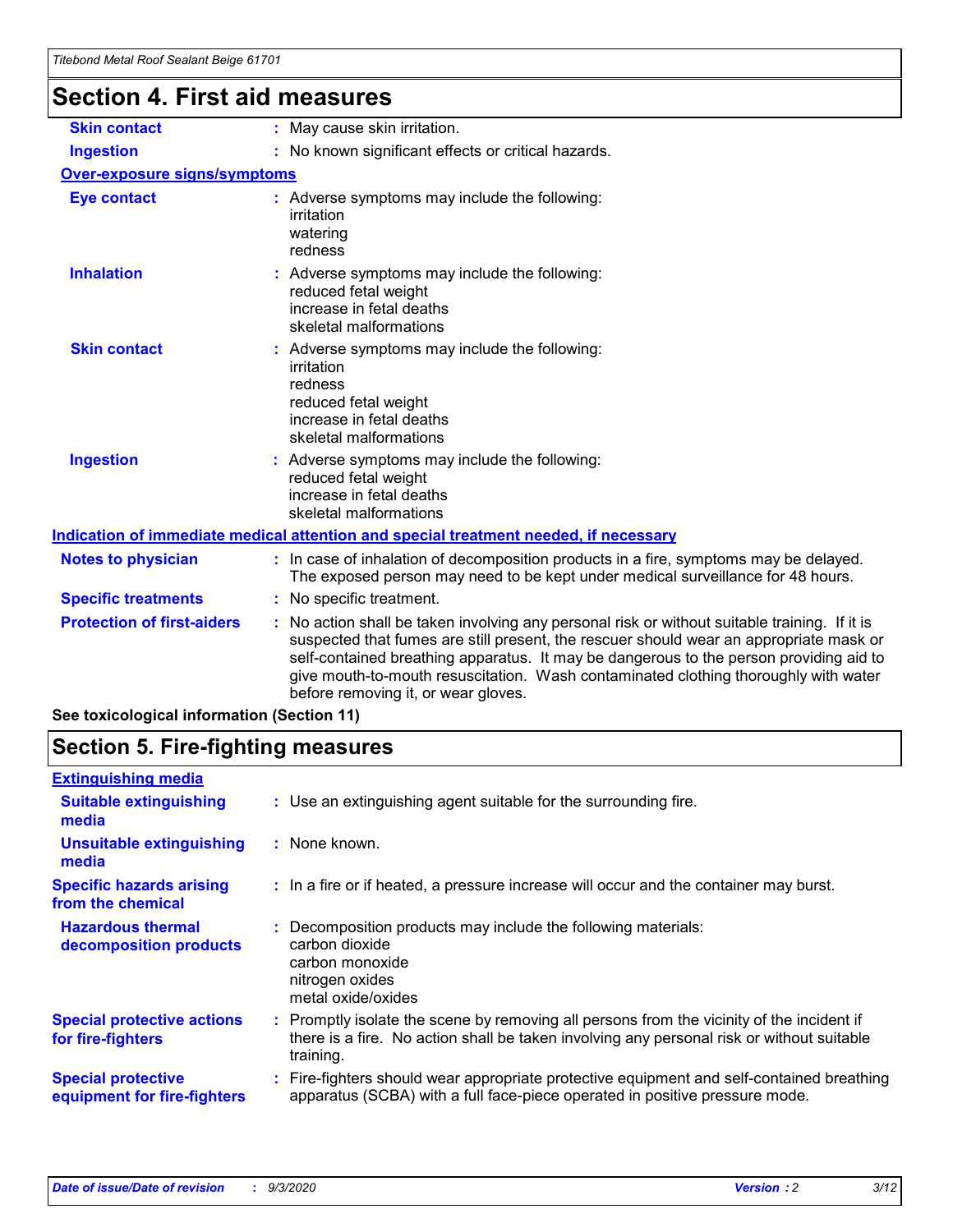# **Section 6. Accidental release measures**

|                                                              | <b>Personal precautions, protective equipment and emergency procedures</b>                                                                                                                                                                                                                                                                                                                                                                                                                                                                                                                                                                                                                                   |  |  |  |  |
|--------------------------------------------------------------|--------------------------------------------------------------------------------------------------------------------------------------------------------------------------------------------------------------------------------------------------------------------------------------------------------------------------------------------------------------------------------------------------------------------------------------------------------------------------------------------------------------------------------------------------------------------------------------------------------------------------------------------------------------------------------------------------------------|--|--|--|--|
| For non-emergency<br>personnel                               | : No action shall be taken involving any personal risk or without suitable training.<br>Evacuate surrounding areas. Keep unnecessary and unprotected personnel from<br>entering. Do not touch or walk through spilled material. Avoid breathing vapor or mist.<br>Provide adequate ventilation. Wear appropriate respirator when ventilation is<br>inadequate. Put on appropriate personal protective equipment.                                                                                                                                                                                                                                                                                             |  |  |  |  |
| For emergency responders                                     | : If specialized clothing is required to deal with the spillage, take note of any information in<br>Section 8 on suitable and unsuitable materials. See also the information in "For non-<br>emergency personnel".                                                                                                                                                                                                                                                                                                                                                                                                                                                                                           |  |  |  |  |
| <b>Environmental precautions</b>                             | : Avoid dispersal of spilled material and runoff and contact with soil, waterways, drains<br>and sewers. Inform the relevant authorities if the product has caused environmental<br>pollution (sewers, waterways, soil or air).                                                                                                                                                                                                                                                                                                                                                                                                                                                                              |  |  |  |  |
| <b>Methods and materials for containment and cleaning up</b> |                                                                                                                                                                                                                                                                                                                                                                                                                                                                                                                                                                                                                                                                                                              |  |  |  |  |
| <b>Small spill</b>                                           | : Stop leak if without risk. Move containers from spill area. Dilute with water and mop up<br>if water-soluble. Alternatively, or if water-insoluble, absorb with an inert dry material and<br>place in an appropriate waste disposal container. Dispose of via a licensed waste<br>disposal contractor.                                                                                                                                                                                                                                                                                                                                                                                                     |  |  |  |  |
| <b>Large spill</b>                                           | : Stop leak if without risk. Move containers from spill area. Approach release from<br>upwind. Prevent entry into sewers, water courses, basements or confined areas. Wash<br>spillages into an effluent treatment plant or proceed as follows. Contain and collect<br>spillage with non-combustible, absorbent material e.g. sand, earth, vermiculite or<br>diatomaceous earth and place in container for disposal according to local regulations<br>(see Section 13). Dispose of via a licensed waste disposal contractor. Contaminated<br>absorbent material may pose the same hazard as the spilled product. Note: see<br>Section 1 for emergency contact information and Section 13 for waste disposal. |  |  |  |  |

# **Section 7. Handling and storage**

### **Precautions for safe handling**

| <b>Protective measures</b>                                                       | : Put on appropriate personal protective equipment (see Section 8). Persons with a<br>history of skin sensitization problems should not be employed in any process in which<br>this product is used. Avoid exposure - obtain special instructions before use. Avoid<br>exposure during pregnancy. Do not handle until all safety precautions have been read<br>and understood. Do not get in eyes or on skin or clothing. Do not ingest. Avoid<br>breathing vapor or mist. If during normal use the material presents a respiratory hazard,<br>use only with adequate ventilation or wear appropriate respirator. Keep in the original<br>container or an approved alternative made from a compatible material, kept tightly<br>closed when not in use. Empty containers retain product residue and can be hazardous.<br>Do not reuse container. |
|----------------------------------------------------------------------------------|--------------------------------------------------------------------------------------------------------------------------------------------------------------------------------------------------------------------------------------------------------------------------------------------------------------------------------------------------------------------------------------------------------------------------------------------------------------------------------------------------------------------------------------------------------------------------------------------------------------------------------------------------------------------------------------------------------------------------------------------------------------------------------------------------------------------------------------------------|
| <b>Advice on general</b><br>occupational hygiene                                 | : Eating, drinking and smoking should be prohibited in areas where this material is<br>handled, stored and processed. Workers should wash hands and face before eating,<br>drinking and smoking. Remove contaminated clothing and protective equipment before<br>entering eating areas. See also Section 8 for additional information on hygiene<br>measures.                                                                                                                                                                                                                                                                                                                                                                                                                                                                                    |
| <b>Conditions for safe storage,</b><br>including any<br><i>incompatibilities</i> | Store between the following temperatures: 0 to 120°C (32 to 248°F). Store in<br>accordance with local regulations. Store in original container protected from direct<br>sunlight in a dry, cool and well-ventilated area, away from incompatible materials (see<br>Section 10) and food and drink. Store locked up. Keep container tightly closed and<br>sealed until ready for use. Containers that have been opened must be carefully<br>resealed and kept upright to prevent leakage. Do not store in unlabeled containers.<br>Use appropriate containment to avoid environmental contamination. See Section 10 for<br>incompatible materials before handling or use.                                                                                                                                                                         |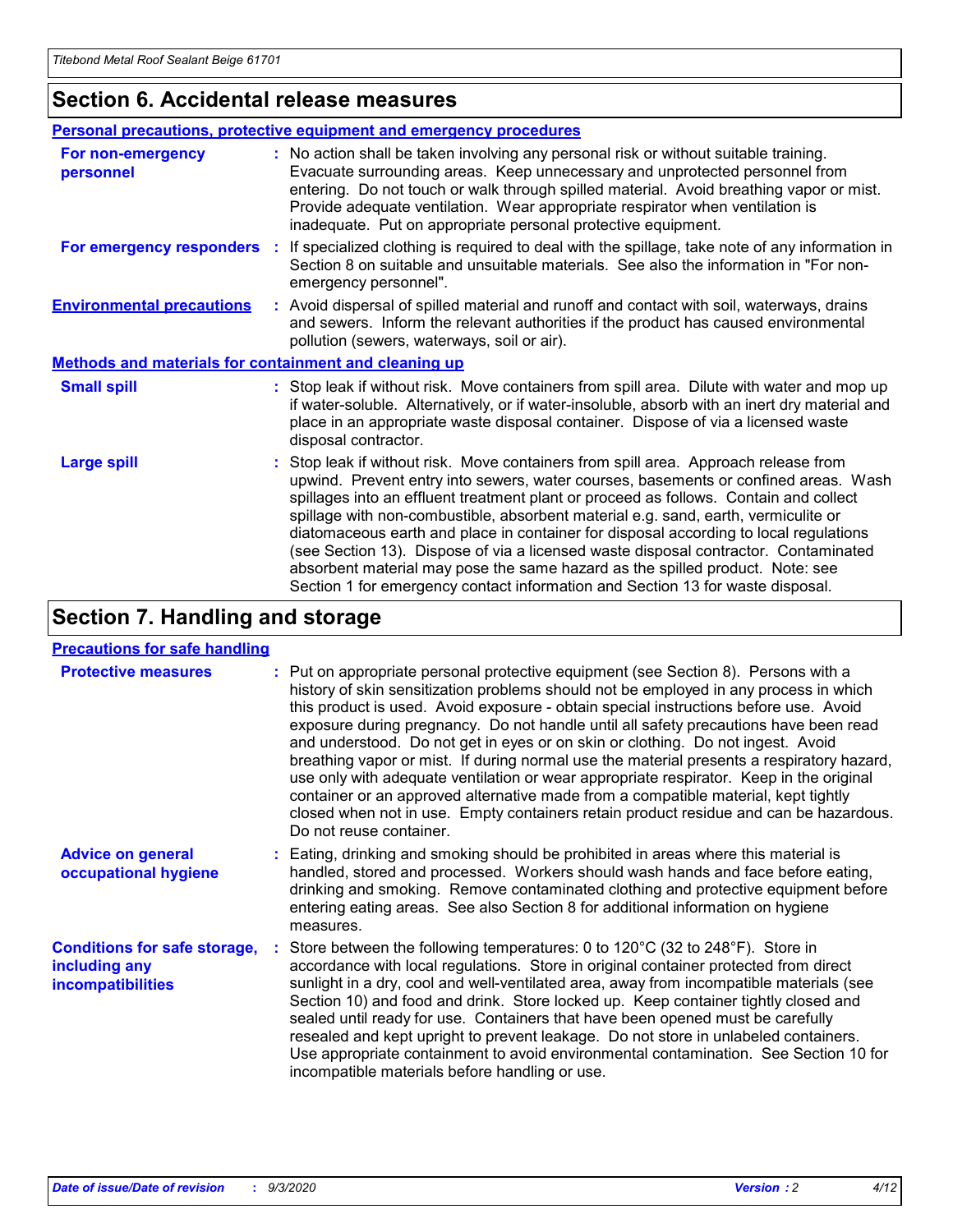# **Section 8. Exposure controls/personal protection**

### **Control parameters**

## **Occupational exposure limits**

| <b>Ingredient name</b>                               |    |                        | <b>Exposure limits</b>                                                                                                                                                                                                                                                                                                                                                                                                                                                                                                                                                                                                 |
|------------------------------------------------------|----|------------------------|------------------------------------------------------------------------------------------------------------------------------------------------------------------------------------------------------------------------------------------------------------------------------------------------------------------------------------------------------------------------------------------------------------------------------------------------------------------------------------------------------------------------------------------------------------------------------------------------------------------------|
| 3-aminopropyltriethoxysilane<br>Dibutyltin dilaurate |    |                        | None.<br>ACGIH TLV (United States, 3/2020). Absorbed through skin.<br>Notes: as Sn<br>TWA: $0.1 \text{ mg/m}^3$ , (as Sn) 8 hours.<br>STEL: 0.2 mg/m <sup>3</sup> , (as Sn) 15 minutes.<br>NIOSH REL (United States, 10/2016). Absorbed through skin.<br>Notes: as Sn<br>TWA: 0.1 mg/m <sup>3</sup> , (as Sn) 10 hours.<br>OSHA PEL (United States, 5/2018). Notes: as Sn<br>TWA: $0.1 \text{ mg/m}^3$ , (as Sn) 8 hours.<br>OSHA PEL 1989 (United States, 3/1989). Absorbed through skin.<br>Notes: measured as Sn<br>TWA: 0.1 mg/m <sup>3</sup> , (measured as Sn) 8 hours. Form: Organic                            |
| <b>Appropriate engineering</b><br>controls           |    |                        | : If user operations generate dust, fumes, gas, vapor or mist, use process enclosures,<br>local exhaust ventilation or other engineering controls to keep worker exposure to<br>airborne contaminants below any recommended or statutory limits.                                                                                                                                                                                                                                                                                                                                                                       |
| <b>Environmental exposure</b><br><b>controls</b>     |    |                        | Emissions from ventilation or work process equipment should be checked to ensure<br>they comply with the requirements of environmental protection legislation. In some<br>cases, fume scrubbers, filters or engineering modifications to the process equipment<br>will be necessary to reduce emissions to acceptable levels.                                                                                                                                                                                                                                                                                          |
| <b>Individual protection measures</b>                |    |                        |                                                                                                                                                                                                                                                                                                                                                                                                                                                                                                                                                                                                                        |
| <b>Hygiene measures</b>                              |    |                        | : Wash hands, forearms and face thoroughly after handling chemical products, before<br>eating, smoking and using the lavatory and at the end of the working period.<br>Appropriate techniques should be used to remove potentially contaminated clothing.<br>Contaminated work clothing should not be allowed out of the workplace. Wash<br>contaminated clothing before reusing. Ensure that eyewash stations and safety<br>showers are close to the workstation location.                                                                                                                                            |
| <b>Eye/face protection</b>                           |    |                        | Safety eyewear complying with an approved standard should be used when a risk<br>assessment indicates this is necessary to avoid exposure to liquid splashes, mists,<br>gases or dusts. If contact is possible, the following protection should be worn, unless<br>the assessment indicates a higher degree of protection: chemical splash goggles.                                                                                                                                                                                                                                                                    |
| <b>Skin protection</b>                               |    |                        |                                                                                                                                                                                                                                                                                                                                                                                                                                                                                                                                                                                                                        |
| <b>Hand protection</b>                               |    |                        | : Chemical-resistant, impervious gloves complying with an approved standard should be<br>worn at all times when handling chemical products if a risk assessment indicates this is<br>necessary. Considering the parameters specified by the glove manufacturer, check<br>during use that the gloves are still retaining their protective properties. It should be<br>noted that the time to breakthrough for any glove material may be different for different<br>glove manufacturers. In the case of mixtures, consisting of several substances, the<br>protection time of the gloves cannot be accurately estimated. |
| <b>Body protection</b>                               |    | handling this product. | Personal protective equipment for the body should be selected based on the task being<br>performed and the risks involved and should be approved by a specialist before                                                                                                                                                                                                                                                                                                                                                                                                                                                |
| <b>Other skin protection</b>                         |    |                        | Appropriate footwear and any additional skin protection measures should be selected<br>based on the task being performed and the risks involved and should be approved by a<br>specialist before handling this product.                                                                                                                                                                                                                                                                                                                                                                                                |
| <b>Respiratory protection</b>                        | ÷. | aspects of use.        | Based on the hazard and potential for exposure, select a respirator that meets the<br>appropriate standard or certification. Respirators must be used according to a<br>respiratory protection program to ensure proper fitting, training, and other important                                                                                                                                                                                                                                                                                                                                                         |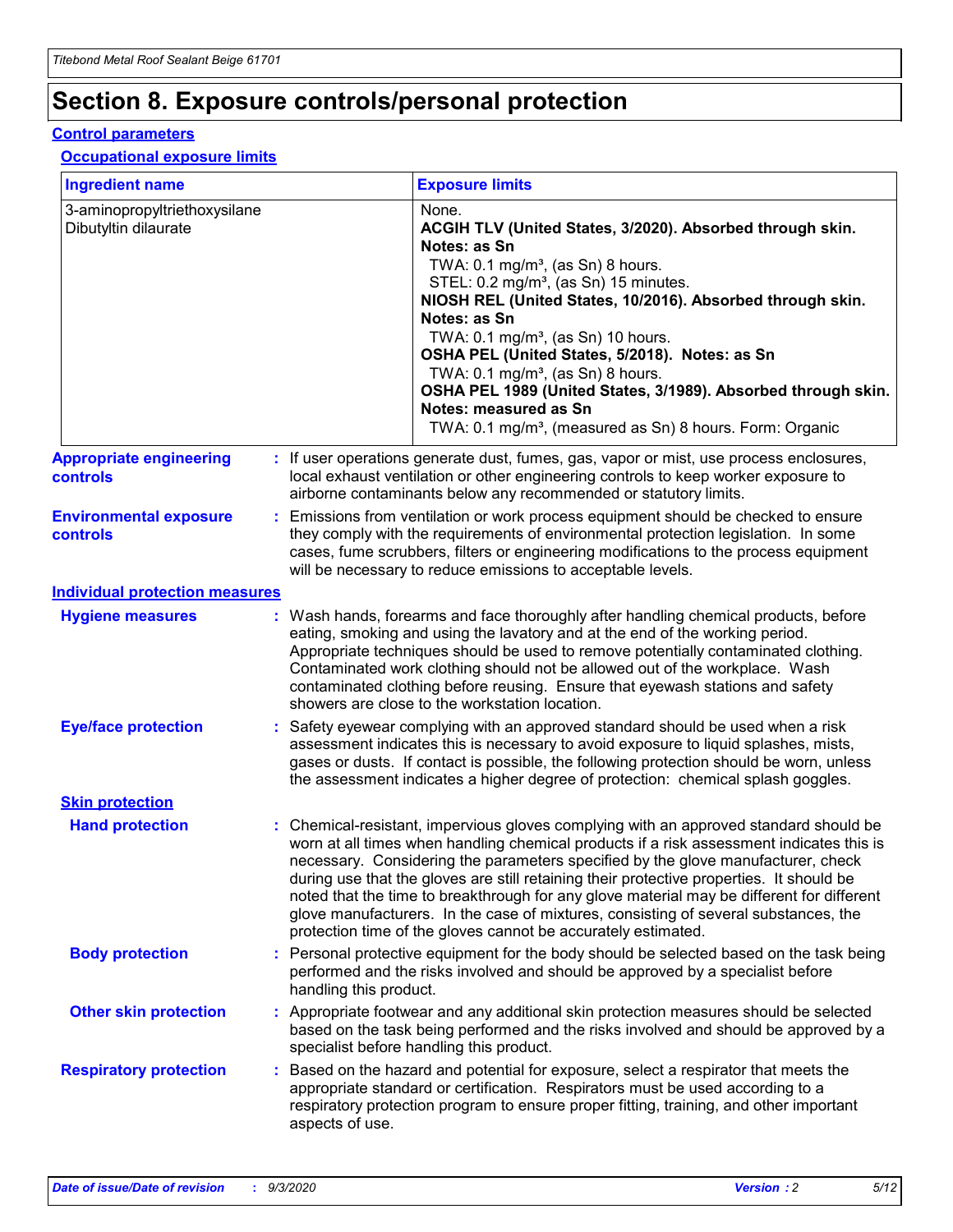# **Section 9. Physical and chemical properties**

### **Appearance**

| <b>Physical state</b>                             | : Liquid. [Paste.]                                              |
|---------------------------------------------------|-----------------------------------------------------------------|
| Color                                             | Beige.                                                          |
| Odor                                              | Characteristic.                                                 |
| <b>Odor threshold</b>                             | $:$ Not available.                                              |
| рH                                                | : Not applicable.                                               |
| <b>Melting point</b>                              | : Not available.                                                |
| <b>Boiling point</b>                              | : $>200^{\circ}$ C ( $>392^{\circ}$ F)                          |
| <b>Flash point</b>                                | : Closed cup: >200°C (>392°F) [Setaflash.]                      |
| <b>Evaporation rate</b>                           | $:$ >1 (butyl acetate = 1)                                      |
| <b>Flammability (solid, gas)</b>                  | : Not available.                                                |
| Lower and upper explosive<br>(flammable) limits   | : Not available.                                                |
| <b>VOC (less water, less</b><br>exempt solvents)  | $: 0$ g/l                                                       |
| <b>Volatility</b>                                 | $: 0\%$ (w/w)                                                   |
| <b>Vapor density</b>                              | : Not available.                                                |
| <b>Relative density</b>                           | $\mathbf{1}$ $\mathbf{\sqrt{432}}$                              |
| <b>Solubility</b>                                 | Insoluble in the following materials: cold water and hot water. |
| <b>Solubility in water</b>                        | : Not available.                                                |
| <b>Partition coefficient: n-</b><br>octanol/water | $:$ Not available.                                              |
| <b>Auto-ignition temperature</b>                  | : Not available.                                                |
| <b>Decomposition temperature</b>                  | : Not available.                                                |
| <b>Viscosity</b>                                  | $:$ Not available.                                              |

# **Section 10. Stability and reactivity**

| <b>Reactivity</b>                            | : No specific test data related to reactivity available for this product or its ingredients.            |
|----------------------------------------------|---------------------------------------------------------------------------------------------------------|
| <b>Chemical stability</b>                    | : The product is stable.                                                                                |
| <b>Possibility of hazardous</b><br>reactions | : Under normal conditions of storage and use, hazardous reactions will not occur.                       |
| <b>Conditions to avoid</b>                   | : No specific data.                                                                                     |
| <b>Incompatible materials</b>                | : No specific data.                                                                                     |
| <b>Hazardous decomposition</b><br>products   | Under normal conditions of storage and use, hazardous decomposition products should<br>not be produced. |

# **Section 11. Toxicological information**

## **Information on toxicological effects**

### **Acute toxicity**

| <b>Product/ingredient name</b> | <b>Result</b>           | <b>Species</b> | <b>Dose</b>                | <b>Exposure</b> |
|--------------------------------|-------------------------|----------------|----------------------------|-----------------|
| 3-aminopropyltriethoxysilane   | <b>ILD50 Dermal</b>     | Rabbit         | 4.29 g/kg                  |                 |
| Dibutyltin dilaurate           | ILD50 Oral<br>LD50 Oral | Rat<br>Rat     | $1.57$ g/kg<br>175 $mg/kg$ |                 |
|                                |                         |                |                            |                 |

**Irritation/Corrosion**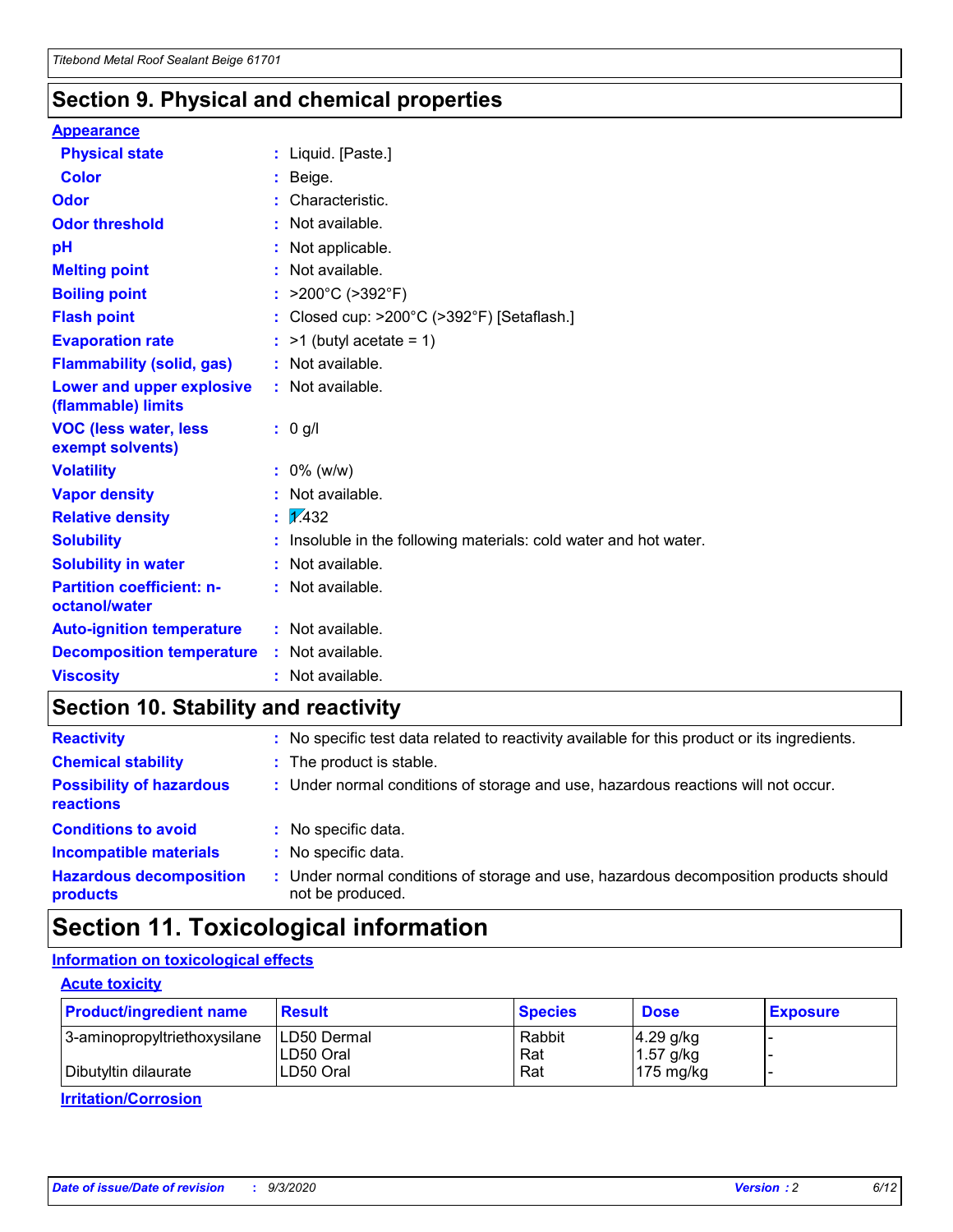# **Section 11. Toxicological information**

| <b>Product/ingredient name</b> | <b>Result</b>            | <b>Species</b> | <b>Score</b> | <b>Exposure</b>  | <b>Observation</b> |
|--------------------------------|--------------------------|----------------|--------------|------------------|--------------------|
| 3-aminopropyltriethoxysilane   | Eyes - Mild irritant     | Rabbit         |              | $100 \text{ mg}$ |                    |
|                                | Eyes - Severe irritant   | Rabbit         |              | 24 hours 750     |                    |
|                                |                          |                |              | ug               |                    |
|                                | Skin - Severe irritant   | Rabbit         |              | 24 hours 5       | ۰                  |
|                                |                          |                |              | mq               |                    |
| Dibutyltin dilaurate           | Eyes - Moderate irritant | Rabbit         |              | 24 hours 100     |                    |
|                                | Skin - Severe irritant   | Rabbit         |              | mg<br>500 mg     |                    |

## **Sensitization**

Not available.

### **Mutagenicity**

Not available.

### **Carcinogenicity**

Not available.

#### **Reproductive toxicity**

Not available.

### **Teratogenicity**

Not available.

### **Specific target organ toxicity (single exposure)**

Not available.

### **Specific target organ toxicity (repeated exposure)**

| <b>Name</b>                                                                  |                                                                            | <b>Category</b>                                     | <b>Route of</b><br>exposure | <b>Target organs</b> |  |  |
|------------------------------------------------------------------------------|----------------------------------------------------------------------------|-----------------------------------------------------|-----------------------------|----------------------|--|--|
| Dibutyltin dilaurate                                                         |                                                                            | Category 1                                          | -                           | respiratory system   |  |  |
| <b>Aspiration hazard</b><br>Not available.                                   |                                                                            |                                                     |                             |                      |  |  |
| <b>Information on the likely</b><br>routes of exposure                       | : Not available.                                                           |                                                     |                             |                      |  |  |
| <b>Potential acute health effects</b>                                        |                                                                            |                                                     |                             |                      |  |  |
| <b>Eye contact</b>                                                           | : May cause eye irritation.                                                |                                                     |                             |                      |  |  |
| <b>Inhalation</b>                                                            |                                                                            | : No known significant effects or critical hazards. |                             |                      |  |  |
| <b>Skin contact</b>                                                          |                                                                            | : May cause skin irritation.                        |                             |                      |  |  |
| <b>Ingestion</b>                                                             |                                                                            | : No known significant effects or critical hazards. |                             |                      |  |  |
| Symptoms related to the physical, chemical and toxicological characteristics |                                                                            |                                                     |                             |                      |  |  |
| <b>Eye contact</b>                                                           | irritation<br>watering<br>redness                                          | : Adverse symptoms may include the following:       |                             |                      |  |  |
| <b>Inhalation</b>                                                            | reduced fetal weight<br>increase in fetal deaths<br>skeletal malformations | : Adverse symptoms may include the following:       |                             |                      |  |  |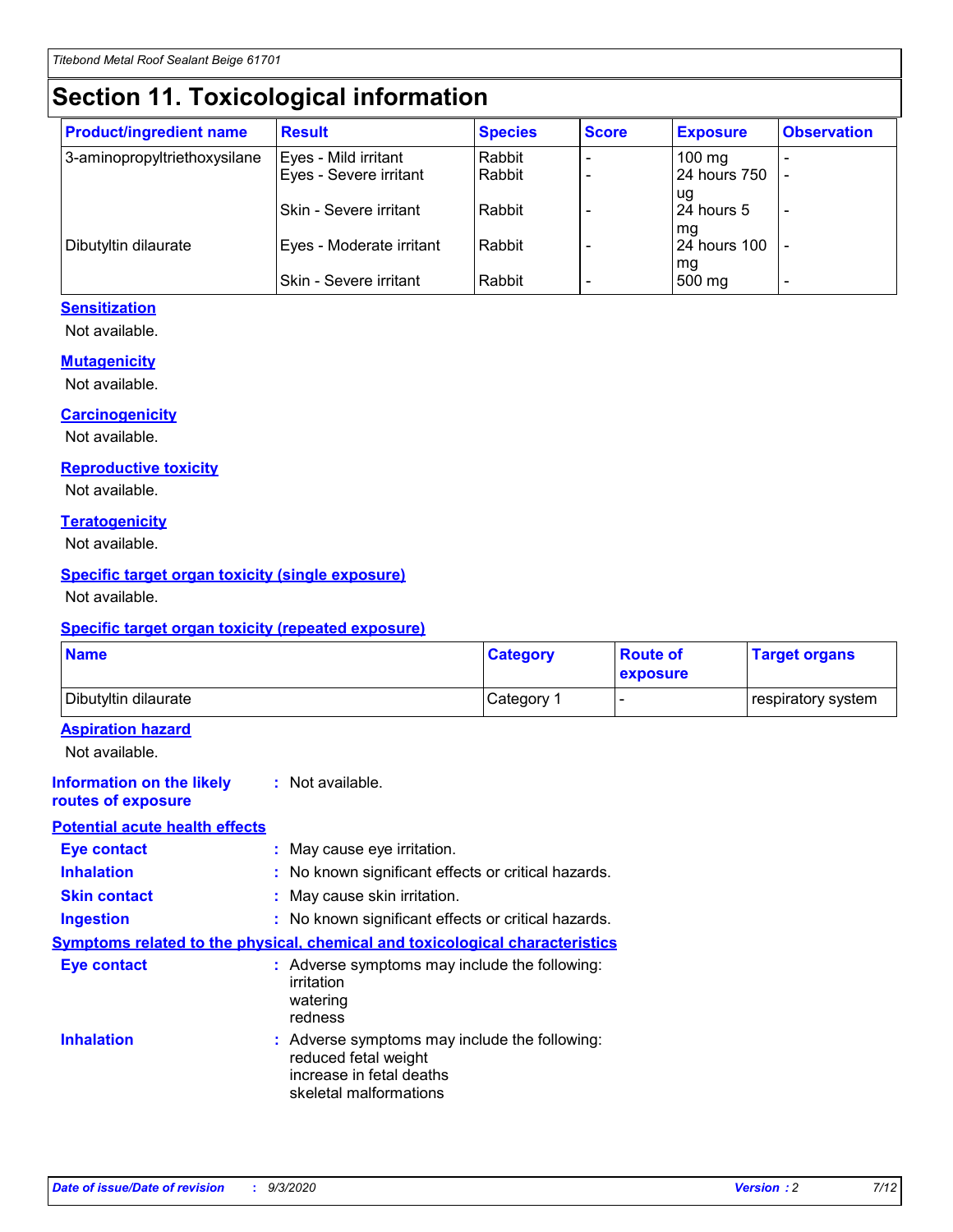# **Section 11. Toxicological information**

| <b>Skin contact</b>                     | : Adverse symptoms may include the following:                                                                               |  |
|-----------------------------------------|-----------------------------------------------------------------------------------------------------------------------------|--|
|                                         | irritation                                                                                                                  |  |
|                                         | redness<br>reduced fetal weight                                                                                             |  |
|                                         | increase in fetal deaths                                                                                                    |  |
|                                         | skeletal malformations                                                                                                      |  |
| <b>Ingestion</b>                        | : Adverse symptoms may include the following:<br>reduced fetal weight<br>increase in fetal deaths<br>skeletal malformations |  |
|                                         | Delayed and immediate effects and also chronic effects from short and long term exposure                                    |  |
| <b>Short term exposure</b>              |                                                                                                                             |  |
| <b>Potential immediate</b><br>effects   | : Not available.                                                                                                            |  |
| <b>Potential delayed effects</b>        | : Not available.                                                                                                            |  |
| <b>Long term exposure</b>               |                                                                                                                             |  |
| <b>Potential immediate</b><br>effects   | : Not available.                                                                                                            |  |
| <b>Potential delayed effects</b>        | : Not available.                                                                                                            |  |
| <b>Potential chronic health effects</b> |                                                                                                                             |  |
| Not available.                          |                                                                                                                             |  |
| <b>General</b>                          | : Once sensitized, a severe allergic reaction may occur when subsequently exposed to<br>very low levels.                    |  |
| <b>Carcinogenicity</b>                  | : No known significant effects or critical hazards.                                                                         |  |
| <b>Mutagenicity</b>                     | : No known significant effects or critical hazards.                                                                         |  |
| <b>Teratogenicity</b>                   | May damage the unborn child.                                                                                                |  |
| <b>Developmental effects</b>            | : No known significant effects or critical hazards.                                                                         |  |
| <b>Fertility effects</b>                | May damage fertility.                                                                                                       |  |
| <b>Numerical measures of toxicity</b>   |                                                                                                                             |  |
| <b>Acute toxicity estimates</b>         |                                                                                                                             |  |
| الملحلة والمستحيط والمسالم              |                                                                                                                             |  |

Not available.

# **Section 12. Ecological information**

## **Toxicity**

| <b>Product/ingredient name</b> | <b>Result</b>                                       | <b>Species</b>               | <b>Exposure</b>       |
|--------------------------------|-----------------------------------------------------|------------------------------|-----------------------|
| Dibutyltin dilaurate           | $ CC50>3$ mg/l<br>Chronic EC10 > 2 mg/l Fresh water | Algae<br>Algae - Desmodesmus | 72 hours<br>196 hours |
|                                |                                                     | <b>I</b> subspicatus         |                       |

## **Persistence and degradability**

| <b>Product/ingredient name</b> | <b>Test</b>                                                                    | <b>Result</b>  |                   | <b>Dose</b> | <b>Inoculum</b>         |
|--------------------------------|--------------------------------------------------------------------------------|----------------|-------------------|-------------|-------------------------|
| Dibutyltin dilaurate           | OECD 301F<br>Ready<br>Biodegradability -<br>Manometric<br>Respirometry<br>Test | 23 % - 28 days |                   |             |                         |
| <b>Product/ingredient name</b> | <b>Aquatic half-life</b>                                                       |                | <b>Photolysis</b> |             | <b>Biodegradability</b> |
| Dibutyltin dilaurate           |                                                                                |                |                   |             | <b>Inherent</b>         |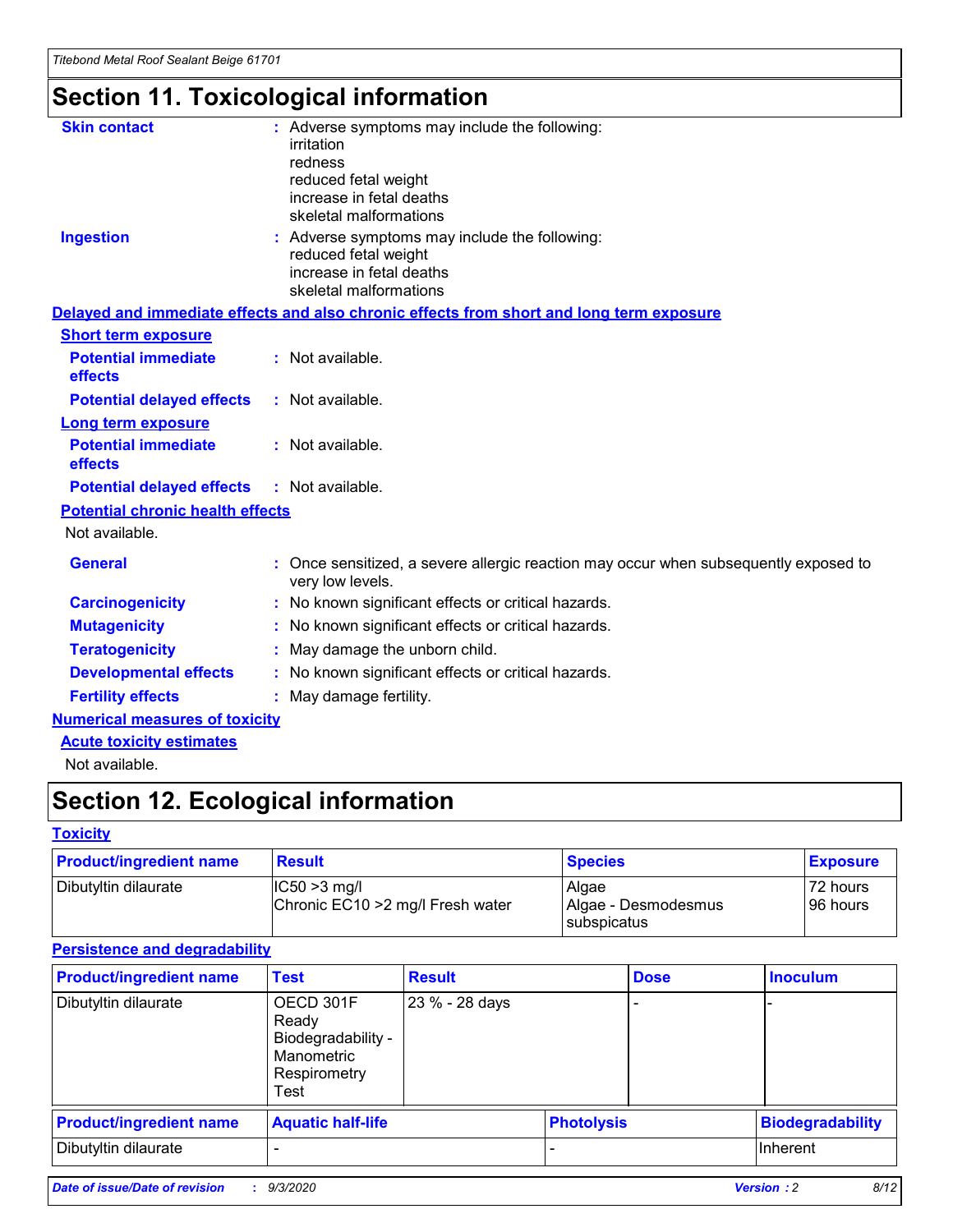# **Section 12. Ecological information**

#### **Bioaccumulative potential**

| <b>Product/ingredient name</b> | <b>LogP</b> <sub>ow</sub> | <b>BCF</b> | <b>Potential</b> |
|--------------------------------|---------------------------|------------|------------------|
| 3-aminopropyltriethoxysilane   | 4.44                      | 3.4        | low              |
| Dibutyltin dilaurate           |                           | 2.91       | low              |

#### **Mobility in soil**

| <b>Soil/water partition</b>           | : Not available. |
|---------------------------------------|------------------|
| <b>coefficient</b> (K <sub>oc</sub> ) |                  |

**Other adverse effects** : No known significant effects or critical hazards.

# **Section 13. Disposal considerations**

**Disposal methods :**

The generation of waste should be avoided or minimized wherever possible. Disposal of this product, solutions and any by-products should at all times comply with the requirements of environmental protection and waste disposal legislation and any regional local authority requirements. Dispose of surplus and non-recyclable products via a licensed waste disposal contractor. Waste should not be disposed of untreated to the sewer unless fully compliant with the requirements of all authorities with jurisdiction. Waste packaging should be recycled. Incineration or landfill should only be considered when recycling is not feasible. This material and its container must be disposed of in a safe way. Care should be taken when handling emptied containers that have not been cleaned or rinsed out. Empty containers or liners may retain some product residues. Avoid dispersal of spilled material and runoff and contact with soil, waterways, drains and sewers.

# **Section 14. Transport information**

|                                      | <b>DOT</b><br><b>Classification</b> | <b>TDG</b><br><b>Classification</b> | <b>Mexico</b><br><b>Classification</b> | <b>ADR/RID</b>           | <b>IMDG</b>              | <b>IATA</b>    |
|--------------------------------------|-------------------------------------|-------------------------------------|----------------------------------------|--------------------------|--------------------------|----------------|
| <b>UN number</b>                     | Not regulated.                      | Not regulated.                      | Not regulated.                         | Not regulated.           | Not regulated.           | Not regulated. |
| <b>UN proper</b><br>shipping name    |                                     |                                     |                                        |                          |                          |                |
| <b>Transport</b><br>hazard class(es) | $\overline{\phantom{0}}$            | $\overline{\phantom{0}}$            | $\overline{\phantom{0}}$               | $\overline{\phantom{0}}$ | $\overline{\phantom{0}}$ |                |
| <b>Packing group</b>                 |                                     |                                     |                                        |                          |                          |                |
| <b>Environmental</b><br>hazards      | No.                                 | No.                                 | No.                                    | No.                      | No.                      | No.            |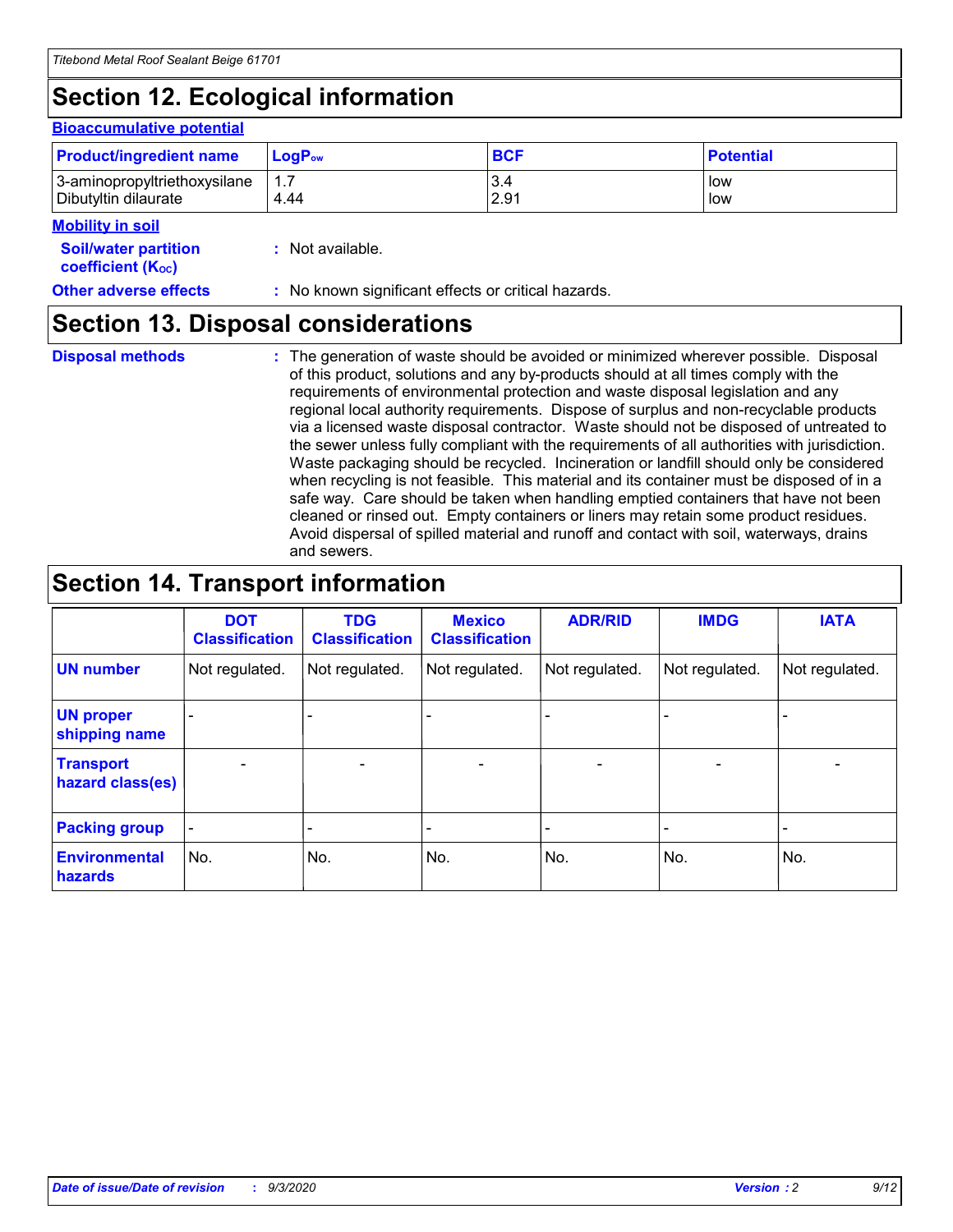# **Section 15. Regulatory information**

### **U.S. Federal regulations**

#### **SARA 302/304**

### **Composition/information on ingredients**

No products were found.

| SARA 304 RQ | Not applicable. |
|-------------|-----------------|
|-------------|-----------------|

#### **SARA 311/312**

### **Classification :** EYE IRRITATION - Category 2B SKIN SENSITIZATION - Category 1 TOXIC TO REPRODUCTION - Category 1B HNOC - Product generates methanol during cure.

### **Composition/information on ingredients**

| <b>Name</b>                  | $\frac{9}{6}$ | <b>Classification</b>                                                                                                                                                                                                                                                                                      |
|------------------------------|---------------|------------------------------------------------------------------------------------------------------------------------------------------------------------------------------------------------------------------------------------------------------------------------------------------------------------|
| 3-aminopropyltriethoxysilane | $\leq$ 3      | <b>FLAMMABLE LIQUIDS - Category 4</b><br><b>ACUTE TOXICITY (oral) - Category 4</b><br>SKIN IRRITATION - Category 2<br>EYE IRRITATION - Category 2A                                                                                                                                                         |
| Dibutyltin dilaurate         | ≤0.3          | <b>ACUTE TOXICITY (oral) - Category 3</b><br>SKIN CORROSION - Category 1C<br>SERIOUS EYE DAMAGE - Category 1<br>SKIN SENSITIZATION - Category 1<br><b>GERM CELL MUTAGENICITY - Category 2</b><br>TOXIC TO REPRODUCTION - Category 1B<br>SPECIFIC TARGET ORGAN TOXICITY (REPEATED<br>EXPOSURE) - Category 1 |

### **State regulations**

**Massachusetts :**

: None of the components are listed.

**New York :** None of the components are listed.

**New Jersey :** None of the components are listed.

**Pennsylvania :** None of the components are listed.

### **California Prop. 65**

WARNING: This product can expose you to methanol, which is known to the State of California to cause birth defects or other reproductive harm. For more information go to www.P65Warnings.ca.gov.

| Ingredient name | No significant risk<br>level | <b>Maximum</b><br>acceptable dosage<br><b>level</b> |
|-----------------|------------------------------|-----------------------------------------------------|
| l methanol      |                              | Yes.                                                |

### **International regulations**

**Chemical Weapon Convention List Schedules I, II & III Chemicals** Not listed.

### **Montreal Protocol**

Not listed.

**Stockholm Convention on Persistent Organic Pollutants**

Not listed.

### **UNECE Aarhus Protocol on POPs and Heavy Metals** Not listed.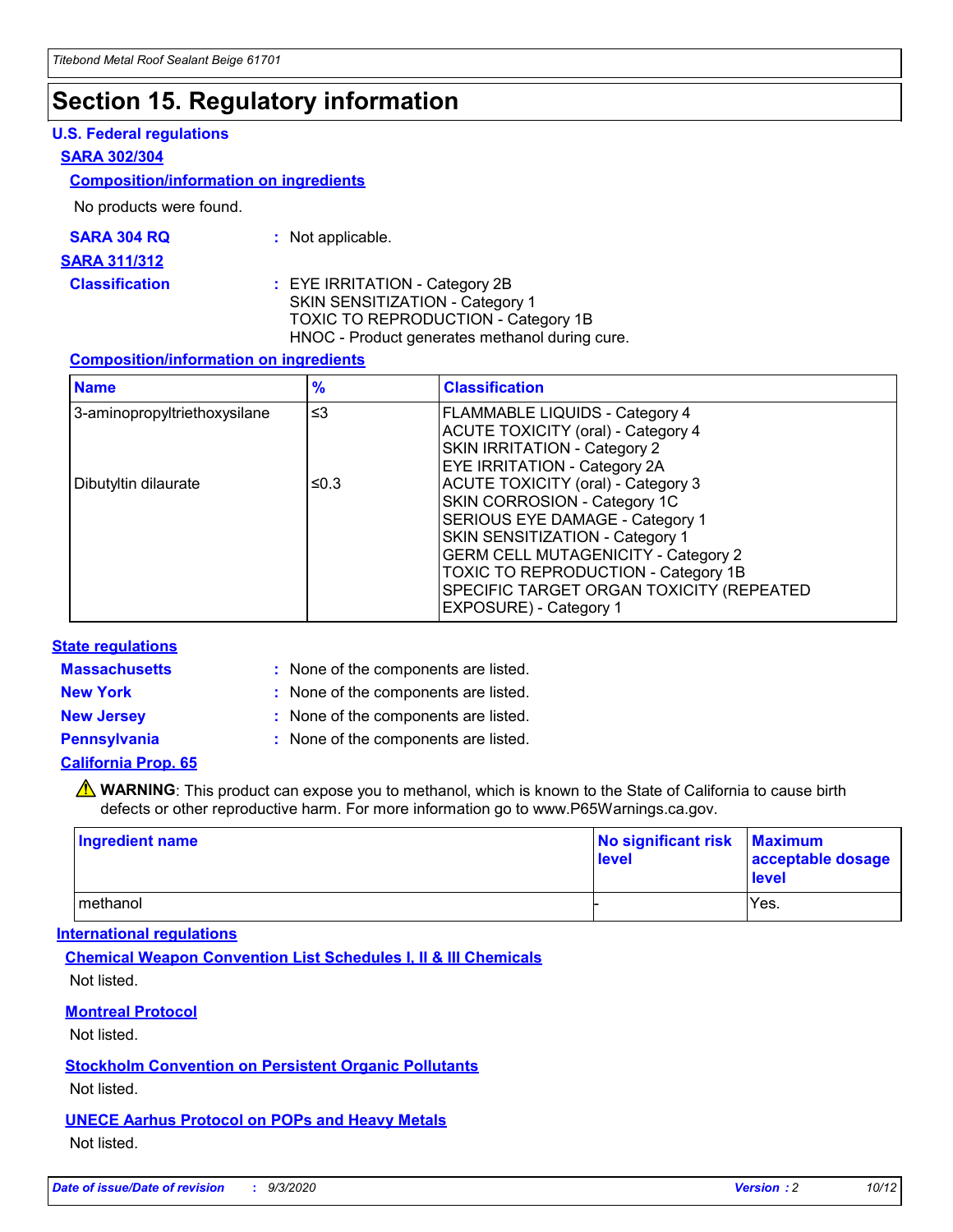# **Section 15. Regulatory information**

### **Inventory list**

**China :** Not determined.

**United States TSCA 8(b) inventory**

**:** All components are active or exempted.

# **Section 16. Other information**





**Caution: HMIS® ratings are based on a 0-4 rating scale, with 0 representing minimal hazards or risks, and 4 representing significant hazards or risks. Although HMIS® ratings and the associated label are not required on SDSs or products leaving a facility under 29 CFR 1910.1200, the preparer may choose to provide them. HMIS® ratings are to be used with a fully implemented HMIS® program. HMIS® is a registered trademark and service mark of the American Coatings Association, Inc.**

**The customer is responsible for determining the PPE code for this material. For more information on HMIS® Personal Protective Equipment (PPE) codes, consult the HMIS® Implementation Manual.**

**National Fire Protection Association (U.S.A.)**



**Reprinted with permission from NFPA 704-2001, Identification of the Hazards of Materials for Emergency Response Copyright ©1997, National Fire Protection Association, Quincy, MA 02269. This reprinted material is not the complete and official position of the National Fire Protection Association, on the referenced subject which is represented only by the standard in its entirety.**

**Copyright ©2001, National Fire Protection Association, Quincy, MA 02269. This warning system is intended to be interpreted and applied only by properly trained individuals to identify fire, health and reactivity hazards of chemicals. The user is referred to certain limited number of chemicals with recommended classifications in NFPA 49 and NFPA 325, which would be used as a guideline only. Whether the chemicals are classified by NFPA or not, anyone using the 704 systems to classify chemicals does so at their own risk.**

## **Procedure used to derive the classification**

| <b>Classification</b>                                                                                         | <b>Justification</b>                                  |
|---------------------------------------------------------------------------------------------------------------|-------------------------------------------------------|
| <b>EYE IRRITATION - Category 2B</b><br>SKIN SENSITIZATION - Category 1<br>TOXIC TO REPRODUCTION - Category 1B | Expert judgment<br>Expert judgment<br>Expert judgment |
| <b>History</b>                                                                                                |                                                       |

| .                                 |             |
|-----------------------------------|-------------|
| Date of printing                  | : 4/22/2022 |
| Date of issue/Date of<br>revision | : 9/3/2020  |
| Date of previous issue            | : 9/3/2020  |
| <b>Version</b>                    | $\cdot$ 2   |
|                                   |             |